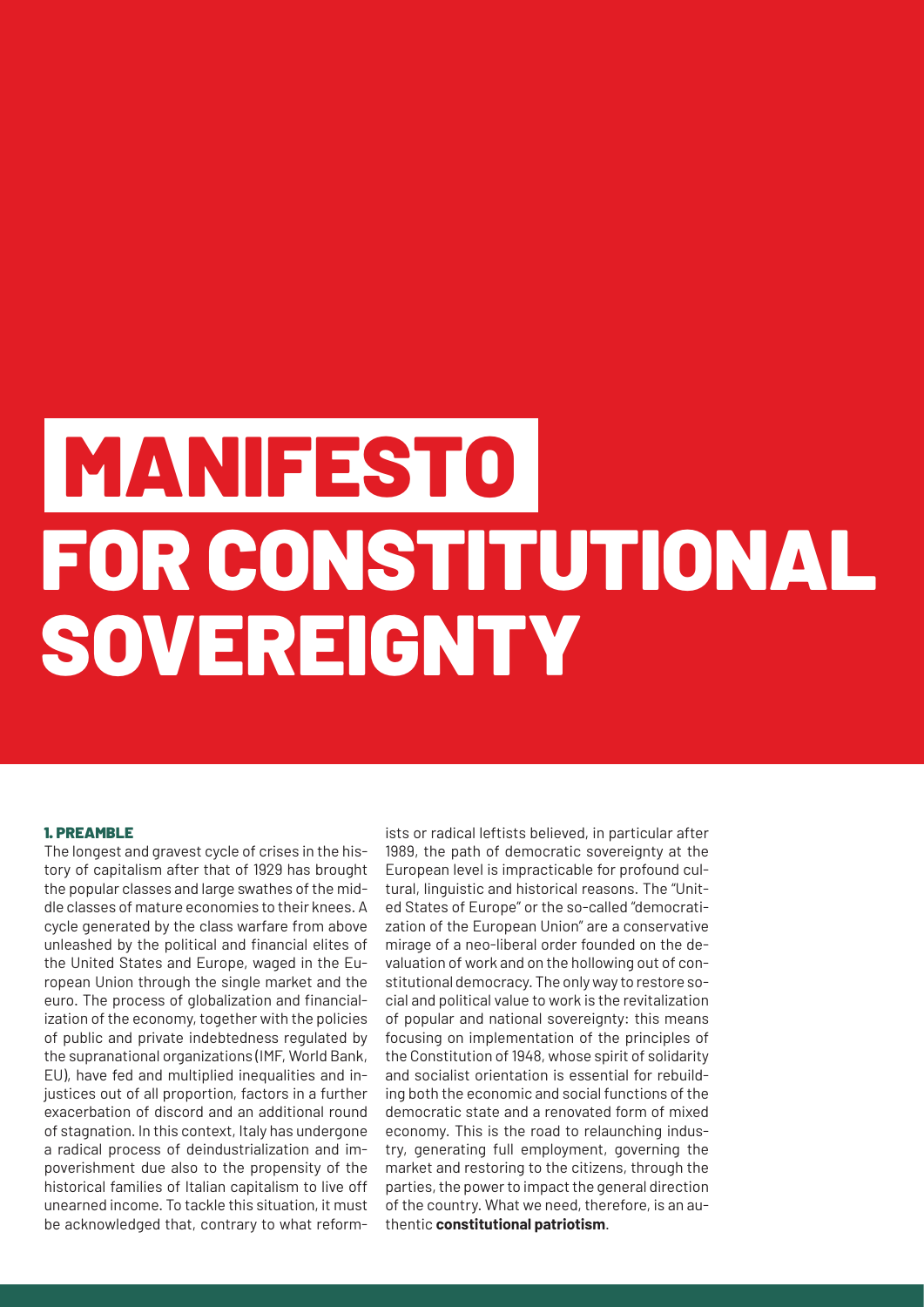# 2. FOR A PATRIOTISM WITHOUT NATIONALISM

The love of country which the Constitution requests of citizens is not a historical anachronism, a residue of the need to redeem the nation from two decades of Fascist rule. It was and remains a fundamental civic value, a founding sentiment of the democratic community, the very opposite of

**This patriotism is, as stated, constitutional patriotism, indispensable for generating bonds of solidarity, which are in turn a necessary condition for redistributive policies and social justice.**

the ideological degeneration of nationalism. The left bears the responsibility of having given the right a monopoly over patriotic language. What is needed, instead, is to reclaim that tradition which, from Machiavelli to the French Revolution to the Resistance, identified love of country with love for the Republic, as life in liberty, as brotherhood and solidarity among citizens who love their

country and its institutions in so far as they guarantee to all the right to live in freedom, equality, peace and security. This feeling is shared by all citizens of a certain territorial community, irrespective of their ethnic origins, religious, ideological, and gender-related identities, etc. It is a feeling of protection given and received, and therefore **non-aggressive**, and recognizes equal rights and dignity to other patrie. It is not an abstract sentiment, however: it is incarnated in a place, in a language, in a culture; in a word, in a people and its institutions. The patria is simultaneously people, state and nation: **a unity that is the fruit of political construction** and not an ancestral heritage of blood. This patriotism is, as stated, **constitutional patriotism, indispensable for generating bonds of solidarity, which are in turn a necessary condition for redistributive policies and social justice.**

# 3. FOR AN INTRANSIGENT DEFENCE OF THE CONSTITUTION OF 1948

To the degree that it reflects the historic convergence between the cultures of socialism and social Christianity, our Constitution aims at promoting a rebalancing of the relations of strength among the social classes in favour of the weakest, first and foremost workers; establishes the principle according to which people's dignity is affirmed through work; and requires

**The fundamental principles of the Italian Constitution prevail over the European and international Treaties.**

full employment policies, generalized access to work, and its distribution without discrimination with regard to gender. race, or religious or sexual orientation. It therefore implies, in the historical phase which

stands before us, work-time reduction at equal pay, on the basis of the principle of working less so that everybody can work, and the setting up of "guaranteed work" programmes realized directly by the public administrations. Finally, it recognizes **the conflict between capital and labour** as an irreplaceable tool of personal and collective emancipation. Just as it recognizes conflict as an engine of political and economic democracy and, to this end, requires the public authorities to promote the conditions of a balanced confrontation between the social forces and to work to impede the depoliticization of the market. It is for these reasons that our Constitution is disliked by big international finance. It is for these reasons that it has been manipulated by neo-liberal "reforms" implemented by our rightist, centrist and leftist parties (such as Article 81, which prohibits Keynesian economic policies, or Article 117, which yokes the European Treaties to the Constitution itself). And it is for these reasons that it collides with the European Treaties centred on the principle of competition and price stability. This is why it must be reaffirmed that the **fundamental principles of the Italian Constitution prevail over the European and international Treaties** and that limitations of sovereignty are admitted only in conditions of parity with the other states and only to promote those fundamental principles. A Europe consistent with our Constitution is not the European Union, but a confederation of sovereign national democracies that together tackle (but not in antagonism with the rest of the world) the challenges of peace, environmental protection and social justice.

### 4. THE DUTIES OF THE NATIONAL STATE

The unsustainability of globalization, attested to by the re-presentation of protectionism and of inter-imperialistic competition, is the proof that the presumed end of the nation-state exists only in neo-liberal propaganda and in the scuttlebutt of a left that has replaced socialist internationalism – which is solidarity among national popular classes – with capitalist cosmopolitanism. In this context, the popular interests, to defend themselves from neo-liberal policies, ask for protection and security from their respective national states, conscious that only they can offer them the possibility of recovering a minimum of influence over their own destinies. The national state returns to being indispensable for promoting full employment, limiting and governing the market, and guaranteeing the social function of private ownership. Constitutional sovereignty is, therefore, a condition for abolishing the tyranny of the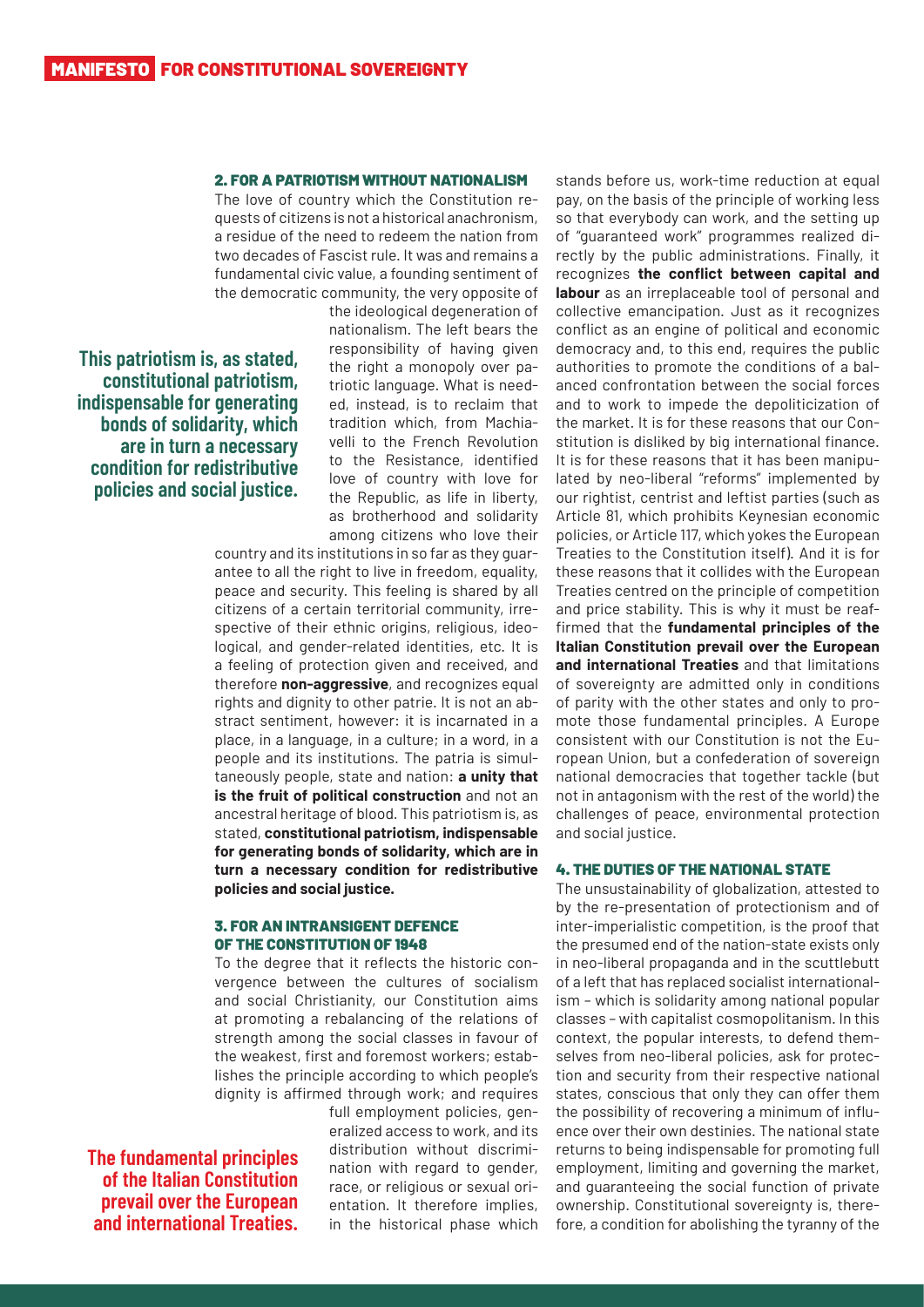**The principle of the most favourable regulation to the worker must have primacy over the principle of country of origin or destination.**

principle of free competition, subordinating it to social utility and the dignity of the individual. For this purpose, currency is a decisive political variable, to be put at the service of the general welfare and of constitutional democracy.

A **radical requalification of the state** is fundamental for overcoming the noted historical limits and assuming the form and substance of the state of the Constitution of 1948: for public education, public health, basic services, the fight against corruption and waste, and the winning of democratic control over the territory, subtracting it from a mafia-like criminality which is ever more widespread throughout the country.

The revitalization of the social functions of the state is also a condition for **defending national unity**. Behind the rhetoric on a "Europe of the Regions", used also to justify the disastrous constitutional reform of 2001, is hidden the desire to weaken the national state, concentrating power in supranational institutions and delegating to bodies like the regions, devoid of any real capacity for macroeconomic planning, the pure administrative management of policies decided in technocratic centres, according to the principle of governance. In this context, the principle of subsidiarity towards territorial autonomies must be recognized as promoter of social cohesion of the whole nation and not, as occurs with the unbalanced allocation of resources and functions to the wealthy regions, of additional inequalities between Italy's North and South, leading to a substantial rupture of the Republic's economic and social unity.

# 5. AGAINST UNCONTROLLED MOBILITY OF CAPITAL, WORK, GOODS AND SERVICES

The international mobility of capital, goods, services and people must be regulated and limited in regard to the protection of work, social justice and the environment. The European single market, a source of devaluation of work and of the hollowing out of national democracy, must be redefined to give priority to social cohesion over competition. **The principle of the most favourable regulation to the worker must have primacy over the principle of country of origin or destination.**

# 6. REGULATE MIGRATIONS TO COMBAT XENOPHOBIA AND AVOID WARS AMONG THE POOR

Both xenophobia and the unrealistic principle of unlimited admission ("no borders") are impractical responses for facing the epochal challenge of migrations. Indeed, they ignore the real causes of a phenomenon that requires political solutions. With reference to immigration in the West, if millions of human beings are forced

to leave their countries, it is above all because the neo-colonialism of the rich countries continues to plunder their resources and trigger local wars in order to divide up raw materials and markets, while the "reforms" imposed by the IMF

and the World Bank worsen the misery. Reaffirming that neither the right of asylum in relation to those who have been deprived of democratic freedoms nor the duty of human solidarity in regard to the victims of wars and natural disasters can be called into question, it must be recognized that **the regulation of entries, in relation to the actual capabilities of integration, is an essential condition for offering a suitable reception** (up to jus soli), that is, able to guarantee living and working conditions to the admitted migrants analogous to those of the native citizenry and, at the same time, avoid social dumping on residents. Together, the **right not to emigrate** must be affirmed, as emigration is not at all a positive phenomenon for the country of origin, and everyone should have the right to live and work in dignified conditions in their own country: a right to defend with internationalist solidarity between the popular classes of rich countries and poor countries alike, called to fight together to promote and strengthen the right to full development of all nations.

# 7. TECHNOLOGY AND MARKET: INDIVIDUAL NEEDS ARE NOT ALWAYS RIGHTS

Technology (and to a certain extent science as well) is not "neutral", in the sense that technological progress is profoundly integrated with other social systems and processes and reflects their conflicts, requirements and interests. This emerges from the way in which the recent technological advances

have contributed to strengthen the domination of capital over work, intensifying rates and rhythms of exploitation, favouring displacements and increasing unemployment. It emerges from the contribution that technology offers to the colonization of vital worlds by

**The regulation of entries, in relation to the actual capabilities of integration, is an essential condition for offering a suitable reception.**

the market (surrogate motherhood, commoditization of organs and genetic material, monopoly of genetically modified seeds, etc.). And finally, it emerges from the dwindling hopes for economic, political and social democracy and individual emancipation that the first steps of the digital revolution had kindled. Monopolistic concen-